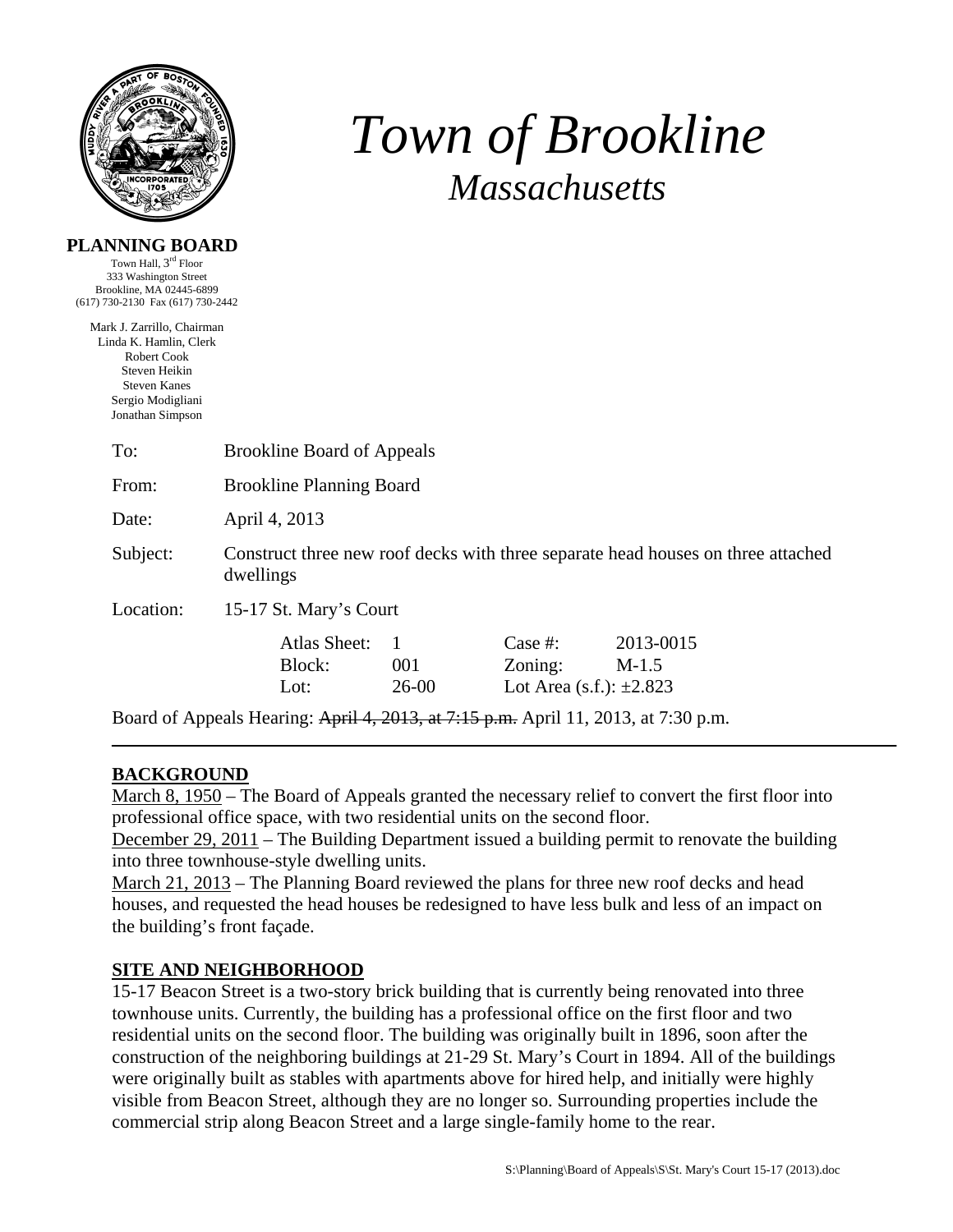## **APPLICANT'S PROPOSAL**

The applicant, 15-17 St. Mary's Court, LLC, wishes to construct three new roof decks with head houses on the roof of the newly renovated three-family dwelling. Two of the head houses would be located next to each other toward the rear and center of the building's roof, while a third would be located closer to the front façade. The head houses would provide individual stair access to the roof decks from each unit.

In response to comments from the Planning Board, the applicant has revised the roof deck plan to shorten the length of the two center head houses, and to pull the front head house further back from the front façade. The front head house will now project slightly in front of the railing for the deck, which is set back 5'1" from the façade, but it would no longer be flush with the front façade. At this time, the exterior cladding for the head houses has not yet been determined. A new metal railing, painted black, would run along the perimeter of the decks, and planters, 20" high, would provide some separation between them.

#### **FINDINGS**

**Section 5.43** – Exceptions to Yard and Setback Regulations **Section 5.50 –** Front Yard Requirements **Section 5.60 –** Side Yard Requirements **Section 5.70 –** Rear Yard Requirements

| <b>Dimensional Requirements</b>  | <b>Required</b> | <b>Proposed</b>                                    | <b>Relief</b>            |
|----------------------------------|-----------------|----------------------------------------------------|--------------------------|
| <b>Front Yard Setback – Deck</b> | 15 feet         | Between 2.5' and 6.3'<br>(exact dimension unknown) | Special Permit/Variance* |
| Side Yard Setback – Deck         | 15.6 feet       | I foot                                             | Special Permit/Variance* |
| <b>Rear Yard Setback – Deck</b>  | 30 feet         | 9.5 feet                                           | Special Permit/Variance* |

\* Under *Section 5.43*, the Board of Appeals may waive yard and setback requirements if a counterbalancing amenity is provided.

#### **Section 8.02.2 –** Alteration or Extension

A special permit is required to alter a pre-existing non-conforming structure or use.

## **PLANNING BOARD COMMENTS**

The Planning Board is supportive of the proposal to construct roof decks on the building, and is appreciative of the changes made to limit the visual impacts from the head houses. The roof decks will add outdoor space for a building that does not have much landscaping, and the revised plans will have much less of an impact on the front façade. Several of the neighboring buildings, all built around the same time, have roof decks, but none of them are visible from the street. A new site plan needs to be submitted to indicate the revised setbacks for the deck and head houses.

**Therefore, the Planning Board recommends approval of the roof plan and elevations prepared by Timothy Burke Architecture, dated 3/25/2013, subject to the following conditions:**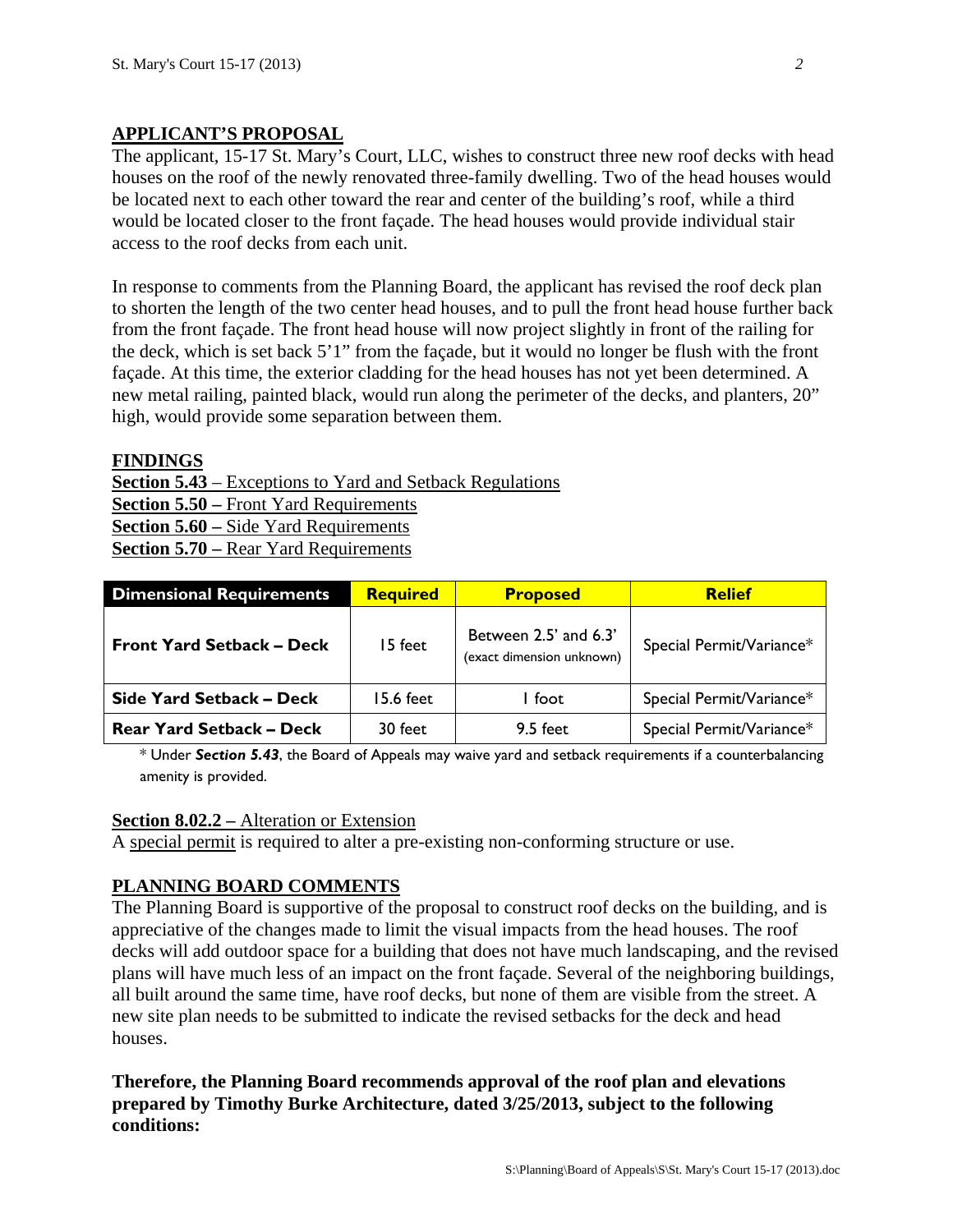- 1. Prior to the issuance of a building permit, the applicant shall submit a revised site plan indicating all setback dimensions for the proposed roof decks and head houses.
- 2. Prior to the issuance of a building permit, the applicant shall submit final roof plans and elevations, indicating all materials and dimensions, subject to the review and approval of the Assistant Director of Regulatory Planning.
- 3. Prior to the issuance of a building permit, the applicant shall submit a final landscape plan indicating all counterbalancing amenities subject to the review and approval of the Assistant Director of Regulatory Planning.
- 4. Prior to the issuance of a building permit, the applicant shall submit to the Building Commissioner for review and approval for conformance to the Board of Appeals decision: 1) a final site plan stamped and signed by a registered engineer or land surveyor; 2) final building elevations stamped and signed by a registered architect; and 3) evidence that the Board of Appeals decision has been recorded at the Registry of Deeds.

*lkch* 



**Front façade of 15-17 St. Mary's Court**